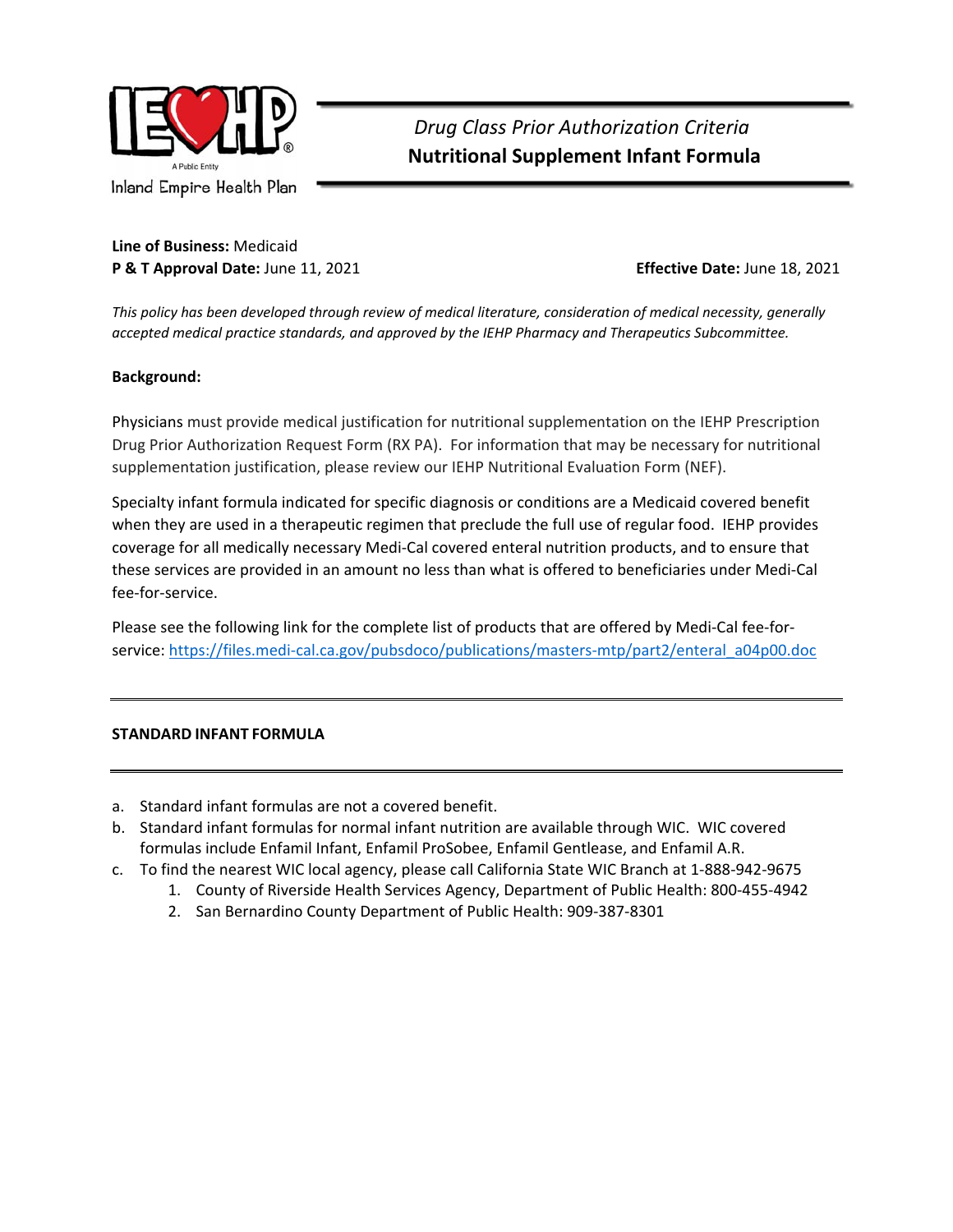

## **NUTRAMIGEN, SIMILAC ALIMENTUM**

| <b>Covered Uses:</b>                    | All FDA-approved indications                                                                                                                                                                                            |  |
|-----------------------------------------|-------------------------------------------------------------------------------------------------------------------------------------------------------------------------------------------------------------------------|--|
| <b>Exclusion Criteria:</b>              | N/A                                                                                                                                                                                                                     |  |
| <b>Required Medical</b><br>Information: | Must meet "1" of the following requirements:<br>Documentation of cow's milk protein allergy<br>а.<br>Severe food allergy indicating a sensitivity to intact protein<br>b.                                               |  |
| <b>Age Restrictions:</b>                | Must be less than 12 months of age                                                                                                                                                                                      |  |
| <b>Prescriber Restrictions:</b>         | N/A                                                                                                                                                                                                                     |  |
| <b>Other Criteria:</b>                  | Duration of therapy: Up to 12 months of age<br>Reauthorization Criteria: Use beyond 12 months of age requires<br>documented medical justification (e.g. do not make expected progress<br>in advancement to solid foods) |  |

### **NUTRAMIGEN ENFLORA**

| <b>Covered Uses:</b>       |                                                         |
|----------------------------|---------------------------------------------------------|
|                            | All FDA-approved indications                            |
| <b>Exclusion Criteria:</b> | N/A                                                     |
| <b>Required Medical</b>    |                                                         |
| Information:               | Must meet all of the following requirements:            |
|                            | Must meet "1" of the following requirements:<br>a.      |
|                            | 1. Documentation of cow's milk protein allergy          |
|                            | 2. Intolerance to breast milk or regular infant formula |
|                            | No immune function disorders<br>$h_{-}$                 |
|                            | Born full term (between 37 weeks and 42 weeks)<br>c.    |
|                            | No indwelling venous catheters<br>d.                    |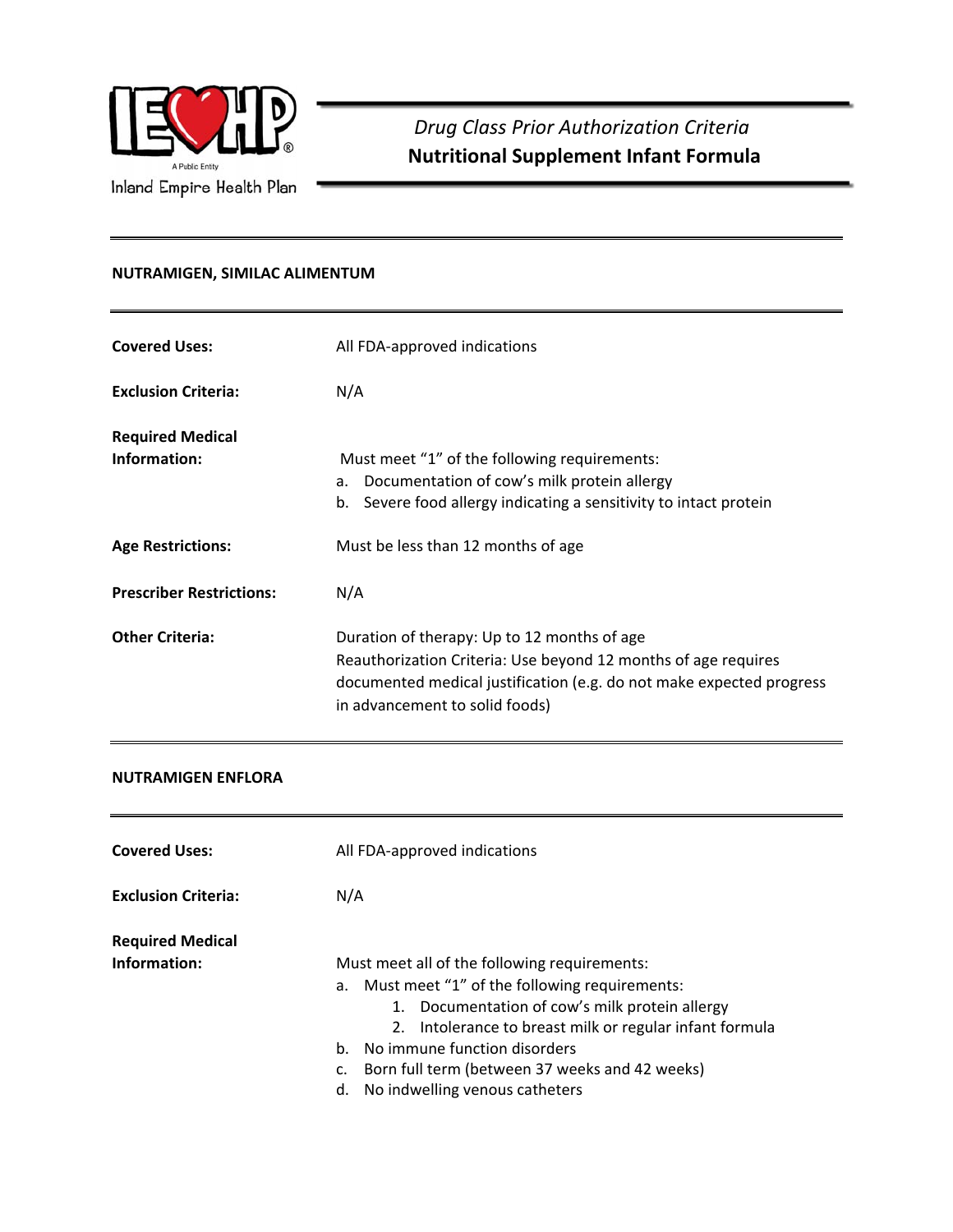| A Public Entity<br>Inland Empire Health Plan | Drug Class Prior Authorization Criteria<br><b>Nutritional Supplement Infant Formula</b>                                                                                                                                 |
|----------------------------------------------|-------------------------------------------------------------------------------------------------------------------------------------------------------------------------------------------------------------------------|
| <b>Age Restrictions:</b>                     | Must be less than 12 months of age                                                                                                                                                                                      |
| <b>Prescriber Restrictions:</b>              | N/A                                                                                                                                                                                                                     |
| <b>Other Criteria:</b>                       | Duration of therapy: Up to 12 months of age<br>Reauthorization Criteria: Use beyond 12 months of age requires<br>documented medical justification (e.g. do not make expected progress<br>in advancement to solid foods) |

## **ELECARE INFANT, NEOCATE INFANT**

| <b>Covered Uses:</b>       | All FDA-approved indications                                                                                                                                                                                                                                                                                                                                                         |  |
|----------------------------|--------------------------------------------------------------------------------------------------------------------------------------------------------------------------------------------------------------------------------------------------------------------------------------------------------------------------------------------------------------------------------------|--|
| <b>Exclusion Criteria:</b> | N/A                                                                                                                                                                                                                                                                                                                                                                                  |  |
| <b>Required Medical</b>    |                                                                                                                                                                                                                                                                                                                                                                                      |  |
| Information:               | Must meet "1" of the following requirements:                                                                                                                                                                                                                                                                                                                                         |  |
|                            | Documented intolerance to breast milk or infant formula due to "1"<br>a.<br>of the following:                                                                                                                                                                                                                                                                                        |  |
|                            | 1. Severe cow's milk protein allergy, multiple food protein<br>allergies or eosinophilic GI disorder                                                                                                                                                                                                                                                                                 |  |
|                            | 2. Protein maldigestion or malabsorption diagnosis where<br>extensively hydrolyzed specialty infant products have tried<br>and failed                                                                                                                                                                                                                                                |  |
|                            | 3. Gastrointestinal disorders such as short bowel syndrome or<br>GI impairment                                                                                                                                                                                                                                                                                                       |  |
|                            | b. Extensively hydrolyzed products are contraindicated                                                                                                                                                                                                                                                                                                                               |  |
|                            | Documented in hospital use prior to discharge, establishing the<br>c.<br>need for the product                                                                                                                                                                                                                                                                                        |  |
|                            | d. Documented clinical fat malabsorption or steatorrhea diagnosis not<br>effectively addressed by breast milk, regular infant formula and<br>extensively hydrolyzed protein. Authorization may also be<br>considered for fat malabsorption or steatorrhea as a secondary<br>diagnosis associated with cystic fibrosis, short-bowel syndrome or<br>other related clinical conditions. |  |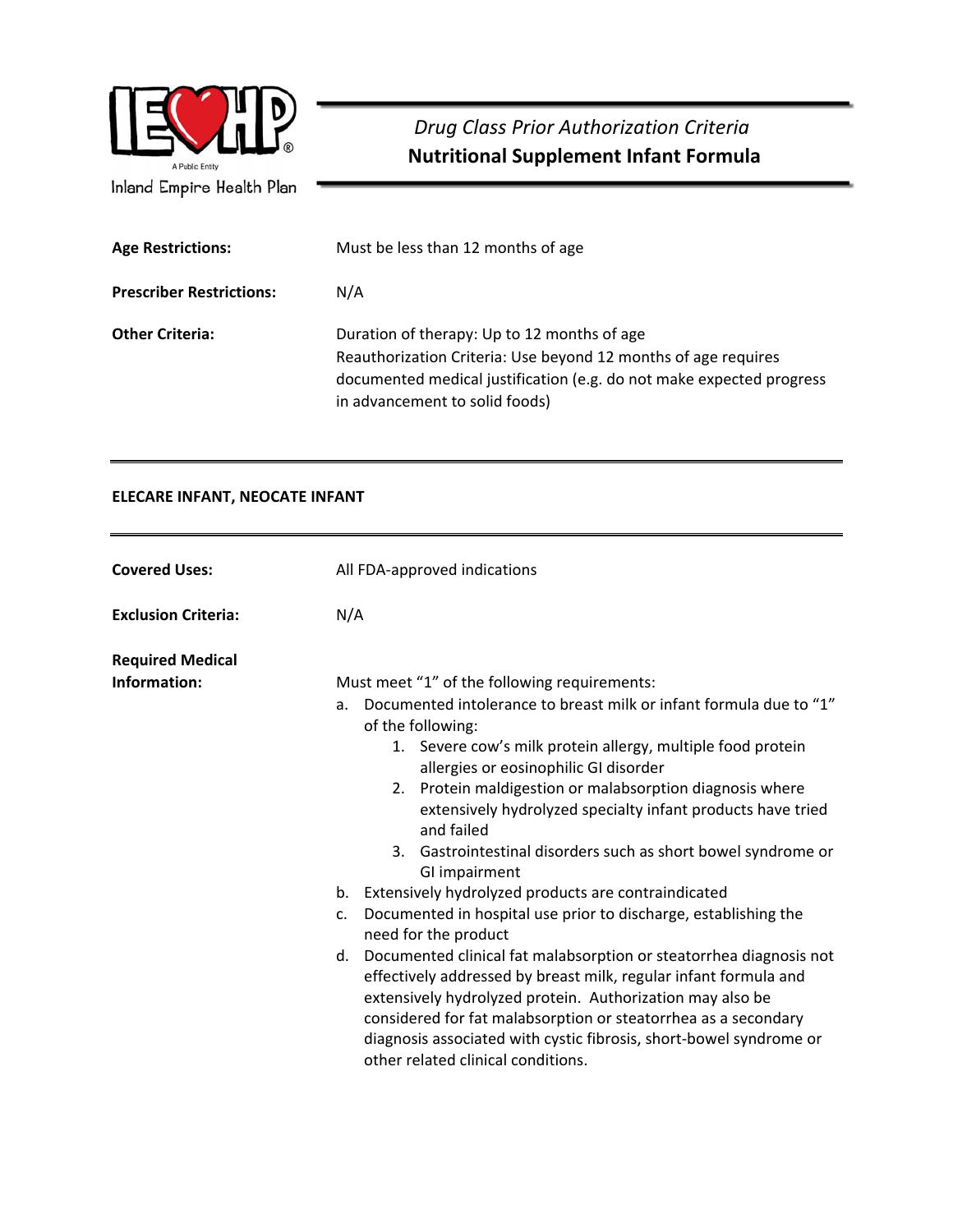

| <b>Age Restrictions:</b>        | Must be less than 12 months of age                                                                                                                                                                                      |
|---------------------------------|-------------------------------------------------------------------------------------------------------------------------------------------------------------------------------------------------------------------------|
| <b>Prescriber Restrictions:</b> | N/A                                                                                                                                                                                                                     |
| <b>Other Criteria:</b>          | Duration of therapy: Up to 12 months of age<br>Reauthorization Criteria: Use beyond 12 months of age requires<br>documented medical justification (e.g. do not make expected progress<br>in advancement to solid foods) |

## **NEOCATE SYNEO INFANT**

| <b>Covered Uses:</b>                    | All FDA-approved indications                                                                                                                                                                                                                                                                                                                                                                                                                                                                                                                                                                                                                                                                                                                                                                                                                                       |
|-----------------------------------------|--------------------------------------------------------------------------------------------------------------------------------------------------------------------------------------------------------------------------------------------------------------------------------------------------------------------------------------------------------------------------------------------------------------------------------------------------------------------------------------------------------------------------------------------------------------------------------------------------------------------------------------------------------------------------------------------------------------------------------------------------------------------------------------------------------------------------------------------------------------------|
| <b>Exclusion Criteria:</b>              | N/A                                                                                                                                                                                                                                                                                                                                                                                                                                                                                                                                                                                                                                                                                                                                                                                                                                                                |
| <b>Required Medical</b><br>Information: | Must meet all of the following requirements:<br>No immune function disorders<br>a <sub>z</sub><br>Born full term (between 37 weeks and 42 weeks)<br>b.<br>No indwelling venous catheter or post-pyloric feeding type<br>$\mathsf{C}$ .<br>Must meet "1" of the following requirements:<br>d.<br>1. Documented intolerance to breast milk or infant formula<br>due to "1" of the following:<br>i. Severe cow's milk protein allergy, multiple food<br>protein allergies or eosinophilic GI disorder<br>ii. Protein maldigestion or malabsorption diagnosis<br>where extensively hydrolyzed specialty infant<br>products have tried and failed<br>Gastrointestinal disorders such as short bowel<br>iii.<br>syndrome or GI impairment<br>2. Extensively hydrolyzed products are contraindicated<br>Documented in hospital use prior to discharge, establishing<br>3. |
|                                         | the need for the product                                                                                                                                                                                                                                                                                                                                                                                                                                                                                                                                                                                                                                                                                                                                                                                                                                           |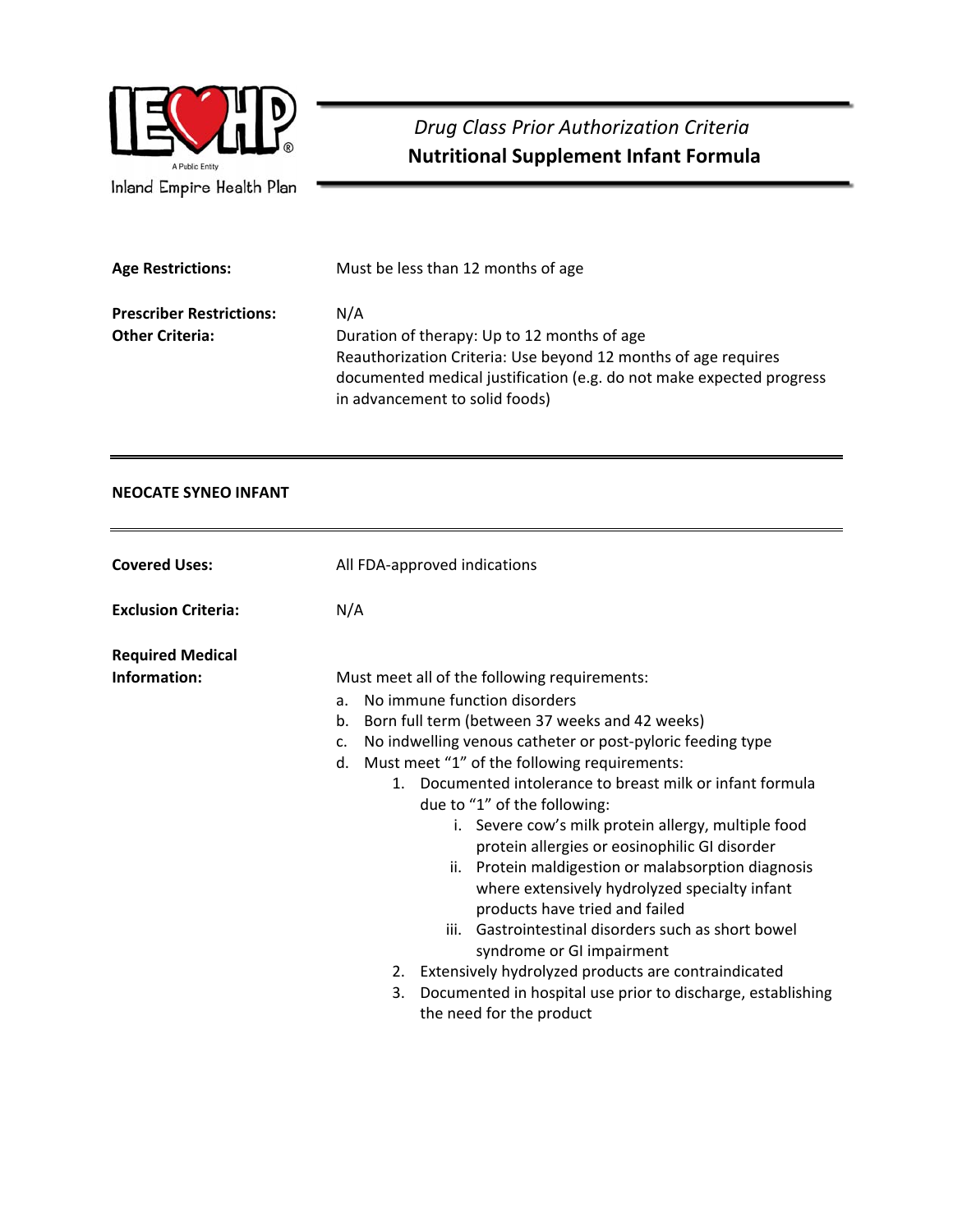| A Public Entity<br>Inland Empire Health Plan | Drug Class Prior Authorization Criteria<br><b>Nutritional Supplement Infant Formula</b>                                                                                                                                                                                                                                                                                                 |
|----------------------------------------------|-----------------------------------------------------------------------------------------------------------------------------------------------------------------------------------------------------------------------------------------------------------------------------------------------------------------------------------------------------------------------------------------|
|                                              | 4. Documented clinical fat malabsorption or steatorrhea<br>diagnosis not effectively addressed by breast milk, regular<br>infant formula and extensively hydrolyzed protein.<br>Authorization may also be considered for fat malabsorption<br>or steatorrhea as a secondary diagnosis associated with<br>cystic fibrosis, short-bowel syndrome or other related<br>clinical conditions. |
| <b>Age Restrictions:</b>                     | Must be less than 12 months of age                                                                                                                                                                                                                                                                                                                                                      |
| <b>Prescriber Restrictions:</b>              | N/A                                                                                                                                                                                                                                                                                                                                                                                     |
| <b>Other Criteria:</b>                       | Duration of therapy: Up to 12 months of age<br>Reauthorization Criteria: Use beyond 12 months of age requires<br>documented medical justification (e.g. do not make expected progress<br>in advancement to solid foods)                                                                                                                                                                 |

## **ENFACARE, ENFAMIL ENFACARE, ENFAMIL PREMATURE, SIMILAC NEOSURE, SIMILAC SPECIAL CARE**

| <b>Covered Uses:</b>            | All FDA-approved indications                                                                                                                                                                                                                                             |
|---------------------------------|--------------------------------------------------------------------------------------------------------------------------------------------------------------------------------------------------------------------------------------------------------------------------|
| <b>Exclusion Criteria:</b>      | N/A                                                                                                                                                                                                                                                                      |
| <b>Required Medical</b>         |                                                                                                                                                                                                                                                                          |
| Information:                    | Must meet "1" of the following requirements:<br>a. Products 20 or 22 kcal/ounce are limited to infants born prior to 37<br>weeks gestation or birth weight less than 3500 grams<br>b. Products 24 or 30 kcal/ounce are limited to current weight less than<br>3500 grams |
| <b>Age Restrictions:</b>        | Must be less than 12 months of age                                                                                                                                                                                                                                       |
| <b>Prescriber Restrictions:</b> | N/A                                                                                                                                                                                                                                                                      |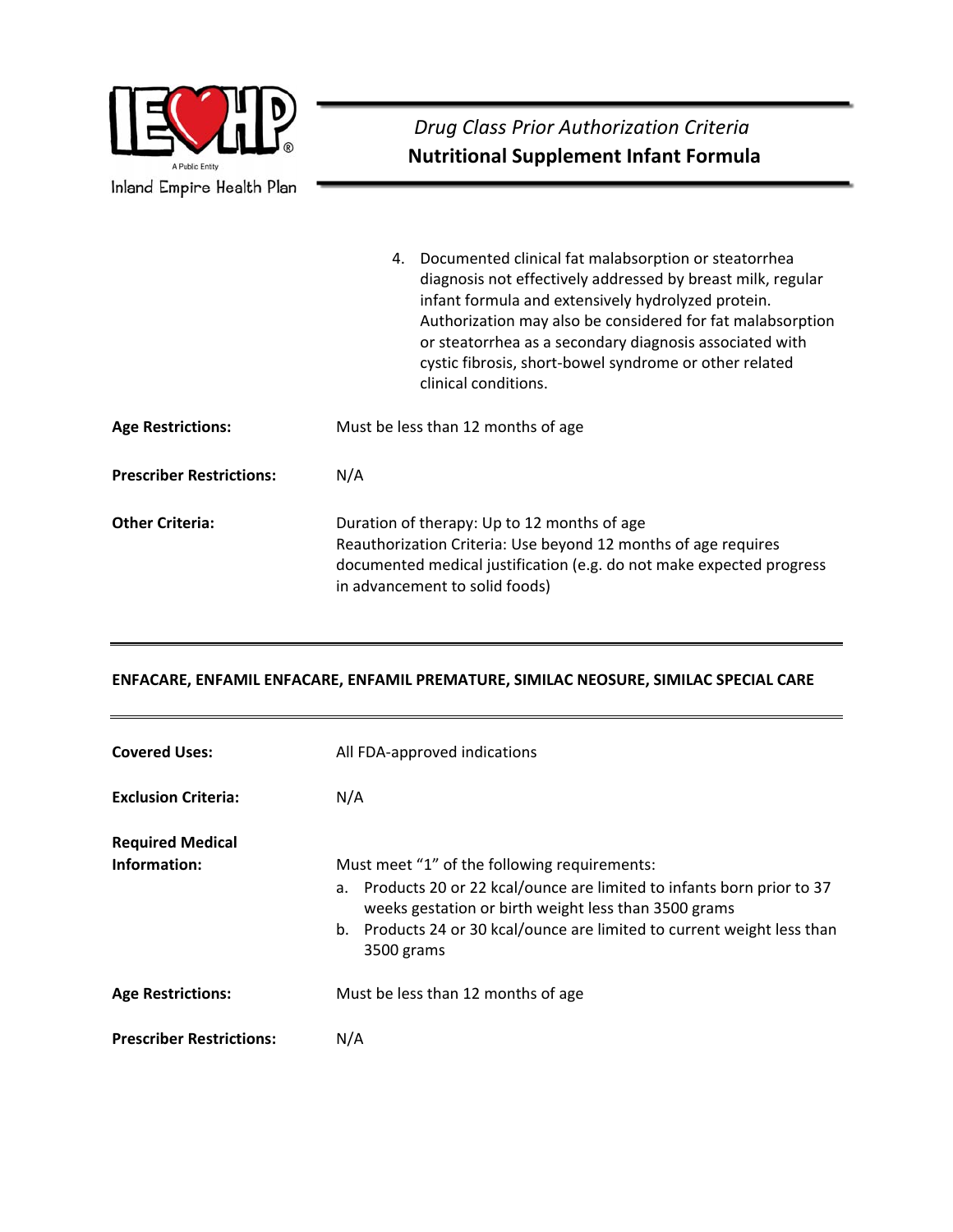

**Other Criteria:** Duration of therapy: Up to 12 months of age; limited to two-month authorization terms except when noted Reauthorization Criteria: Use beyond 12 months of age requires documented medical justification (e.g. do not make expected progress in advancement to solid foods)

### **SIMILAC HUMAN MILK FORTIFIER, ENFAMIL HUMAN MILK FORTIFIER**

| <b>Covered Uses:</b>                    | All FDA-approved indications                                                                                                                                                                                                                                                                                                                                                                                                                                                                                                                                                                                                                                                                                          |
|-----------------------------------------|-----------------------------------------------------------------------------------------------------------------------------------------------------------------------------------------------------------------------------------------------------------------------------------------------------------------------------------------------------------------------------------------------------------------------------------------------------------------------------------------------------------------------------------------------------------------------------------------------------------------------------------------------------------------------------------------------------------------------|
| <b>Exclusion Criteria:</b>              | N/A                                                                                                                                                                                                                                                                                                                                                                                                                                                                                                                                                                                                                                                                                                                   |
| <b>Required Medical</b><br>Information: | Must meet all of the following requirements:<br>Current weight less than 3600 grams<br>a.<br>b. Must meet "1" of the following requirements:<br>Receiving only human milk and no other infant nutrition<br>1.<br>product used at the same time<br>Breast fed or receiving human milk in combination with<br>2.<br>infant nutrition product administered only through a<br>feeding tube<br>3. Breastfed or receiving human milk in combination with<br>infant nutrition product administered orally when "1" of the<br>following is currently documented and met:<br>i. Infant is at risk for necrotizing enterocolitis<br>ii. Mother of infant is establishing milk supply<br>Human milk intake is increasing<br>iii. |
| <b>Age Restrictions:</b>                | Must be less than 12 months of age                                                                                                                                                                                                                                                                                                                                                                                                                                                                                                                                                                                                                                                                                    |
| <b>Prescriber Restrictions:</b>         | N/A                                                                                                                                                                                                                                                                                                                                                                                                                                                                                                                                                                                                                                                                                                                   |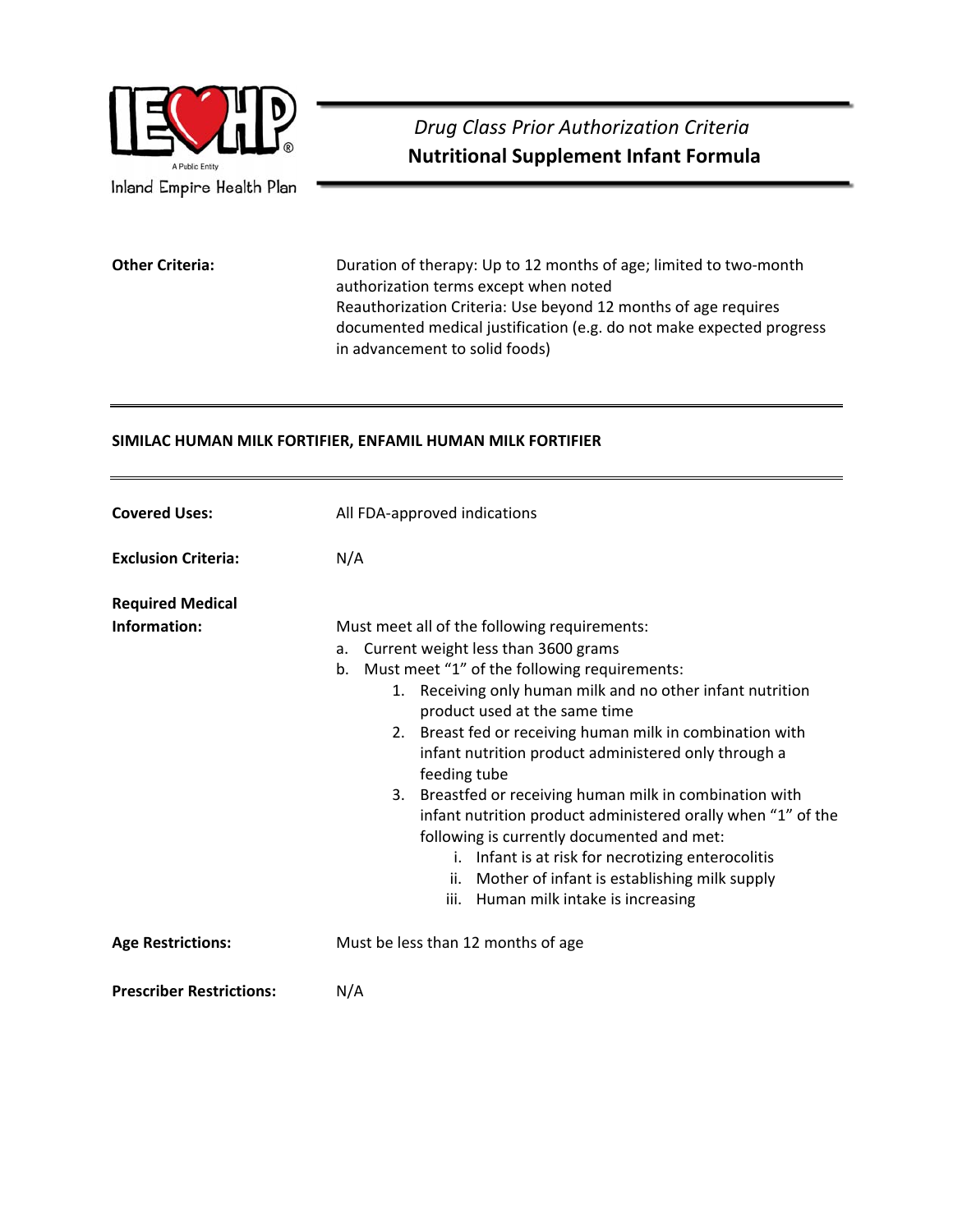

#### **SIMILAC PM, ENFAPORT RTU**

| <b>Covered Uses:</b>           | Must meet "1" of the following documented diagnoses:                                                   |  |
|--------------------------------|--------------------------------------------------------------------------------------------------------|--|
|                                | Renal function impairment<br>a.                                                                        |  |
|                                | Hypercalcemia<br>b.                                                                                    |  |
|                                | Hypocalcemia due to hyperphosphatemia<br>$\mathsf{C}$ .                                                |  |
|                                | Chylothorax<br>d.                                                                                      |  |
|                                | Long-chain-3-hydroxyacyl-CoA-dehydrogenase deficiency (LCHAD<br>e.<br>deficiency)                      |  |
|                                | Cystic fibrosis<br>f.                                                                                  |  |
|                                | Mitochondrial disorder<br>g.                                                                           |  |
| <b>Required Medical</b>        |                                                                                                        |  |
| Information:                   | Must meet the following requirement:                                                                   |  |
|                                | a. Confirmed diagnosis                                                                                 |  |
| <b>Age Restrictions:</b>       | Must be less than 12 months of age                                                                     |  |
| <b>Prescriber Restriction:</b> | N/A                                                                                                    |  |
| <b>Other Criteria:</b>         | Duration of therapy: Up to 12 months of age                                                            |  |
|                                | Reauthorization Criteria: Use beyond 12 months of age requires                                         |  |
|                                | documented medical justification (e.g. do not make expected progress<br>in advancement to solid foods) |  |